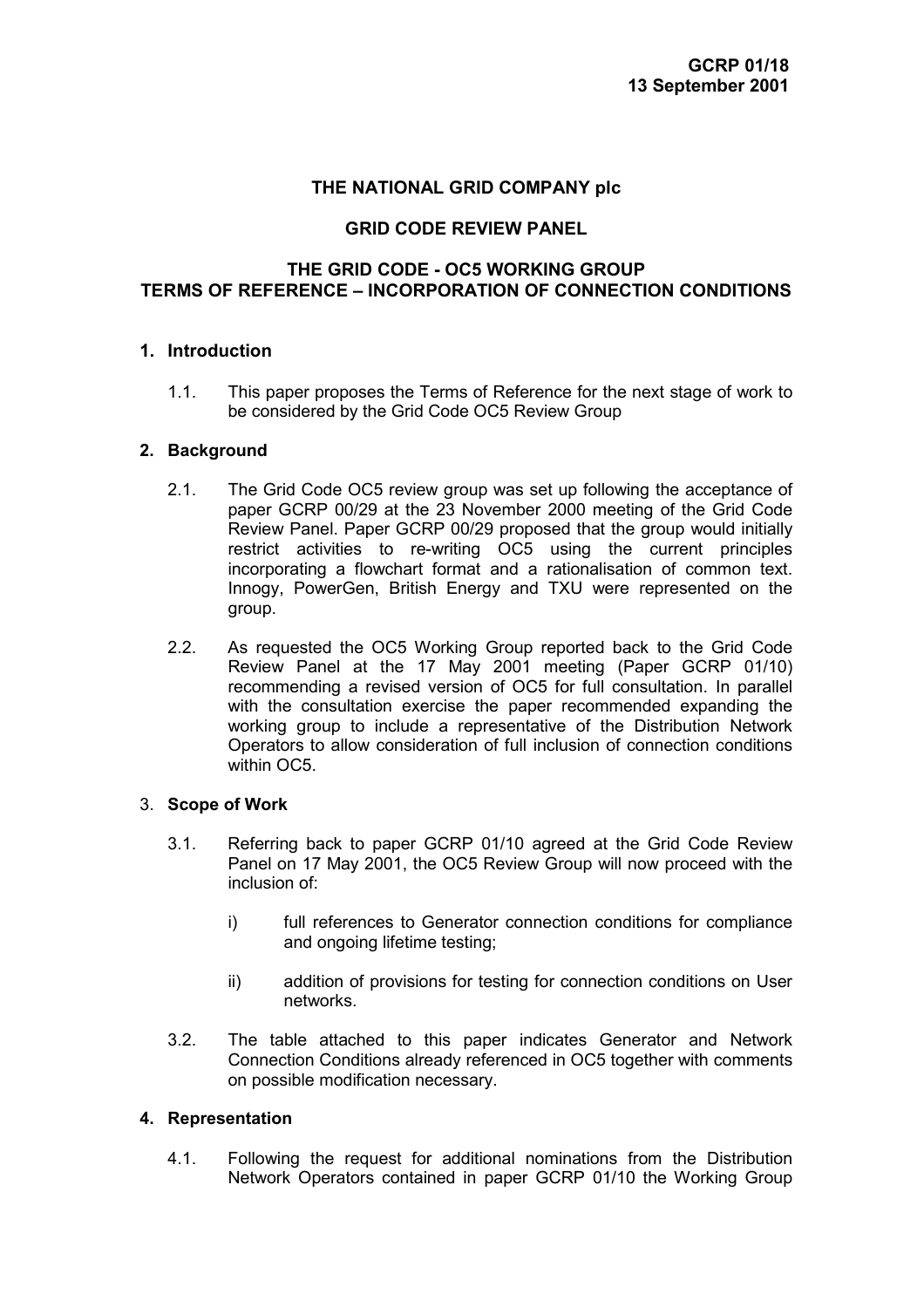now comprises representatives from Innogy, PowerGen, British Energy, TXU and Seeboard.

#### **5. Timetable**

5.1. The first meeting for the OC5 review group has been scheduled for September 2001. It is proposed to report back to the January 2002 Grid Code Review Panel on extension of OC5 to include connection conditions.

# **6. Recommendation**

- 6.1. The Grid Code Review Panel is requested to:
	- (i) **approve** the terms of reference for the second stage of the work to be under taken by the OC5 Review Group;
	- (ii) **agree** the timetable for the work

The National Grid Company plc 29 August 2001